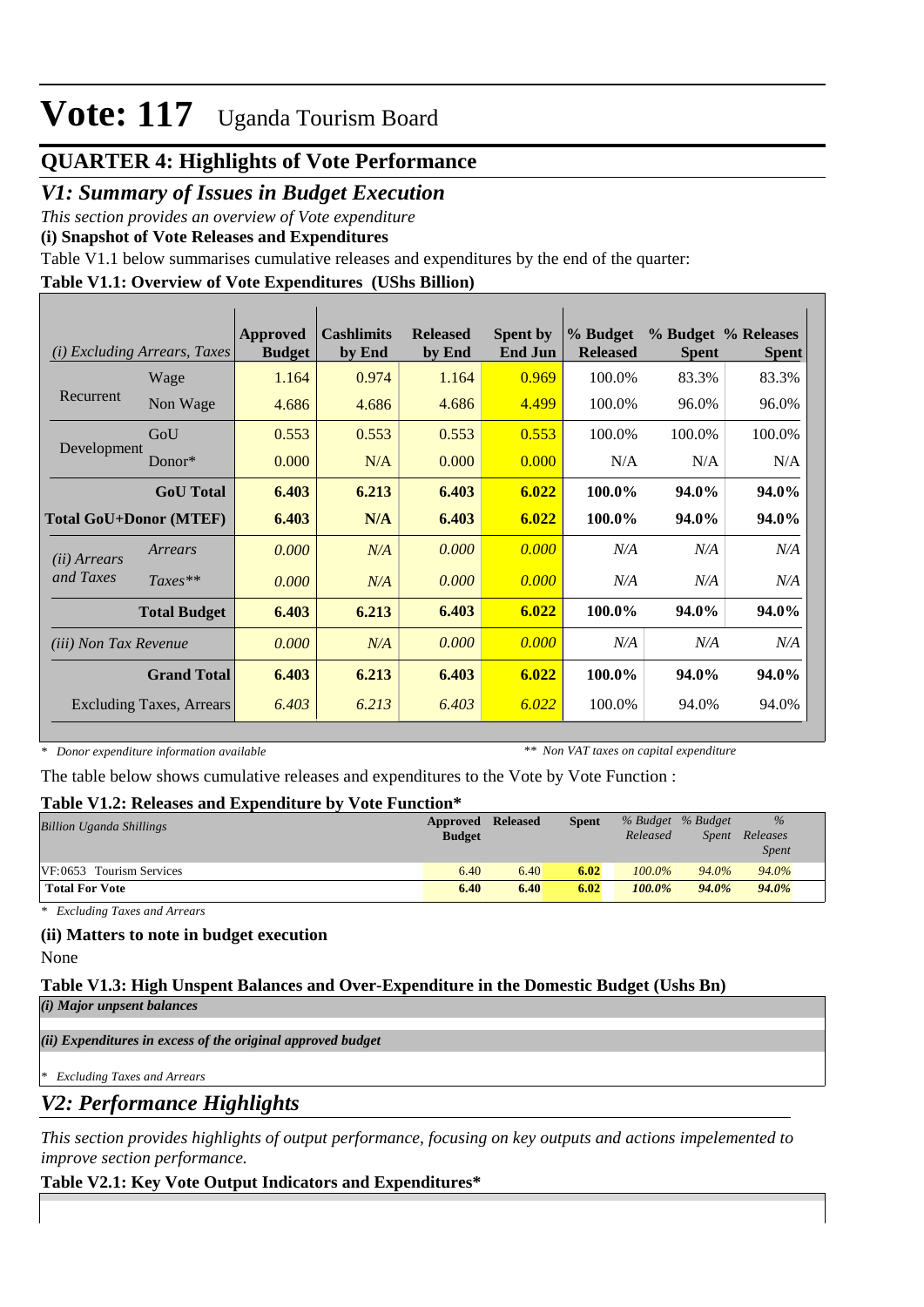## **QUARTER 4: Highlights of Vote Performance**

| Vote, Vote Function<br><b>Key Output</b>                                                           | <b>Approved Budget and</b><br><b>Planned outputs</b>                                                                                                                                                                                            | <b>Cumulative Expenditure</b><br>and Performance                               |              | <b>Status and Reasons for</b><br>any Variation from Plans                                                              |       |
|----------------------------------------------------------------------------------------------------|-------------------------------------------------------------------------------------------------------------------------------------------------------------------------------------------------------------------------------------------------|--------------------------------------------------------------------------------|--------------|------------------------------------------------------------------------------------------------------------------------|-------|
| <b>Vote Function: 0653 Tourism Services</b>                                                        |                                                                                                                                                                                                                                                 |                                                                                |              |                                                                                                                        |       |
| Output: 065303                                                                                     | <b>Quality Assurance (Inspection, Registration, Licenses, Class. &amp; Monitoring)</b>                                                                                                                                                          |                                                                                |              |                                                                                                                        |       |
| Description of Performance:                                                                        | Training of Local Governments<br>beginning with major tourism<br>areas in Regulation of the<br>tourism industry activities.<br>Sensitization of Hotel owners in<br>standards<br>Inspect,<br>register, grade and classify<br>tourism facilities. | standards. Inspect and registers,<br>classify and grade tourism<br>facilities. |              | Sensitization of hotel owners in The training for local<br>government leaders was not<br>done due to lack of capacity. |       |
| Performance Indicators:                                                                            |                                                                                                                                                                                                                                                 |                                                                                |              |                                                                                                                        |       |
| No. of tourism facilities<br>owners sensitized in<br>standards                                     | 200                                                                                                                                                                                                                                             |                                                                                | 466          |                                                                                                                        |       |
| No. of tourism facilities<br>inspected and registered                                              | 100                                                                                                                                                                                                                                             |                                                                                | 189          |                                                                                                                        |       |
| No. of Local Government<br>staff in the major Tourism<br>Districts trained in Quality<br>Assurance | 50                                                                                                                                                                                                                                              |                                                                                | $\mathbf{0}$ |                                                                                                                        |       |
| <b>Output Cost:</b>                                                                                | UShs Bn:                                                                                                                                                                                                                                        | 0.336<br>UShs Bn:                                                              | 0.332        | % Budget Spent:                                                                                                        | 98.8% |
| <b>Vote Function Cost</b>                                                                          | <b>UShs Bn:</b>                                                                                                                                                                                                                                 | 6.403 UShs Bn:                                                                 |              | 6.022 % Budget Spent:                                                                                                  | 94.0% |
| <b>Cost of Vote Services:</b>                                                                      | UShs Bn:                                                                                                                                                                                                                                        | $6.403$ UShs Bn:                                                               |              | $6.022$ % Budget Spent:                                                                                                | 94.0% |

*\* Excluding Taxes and Arrears*

Uganda won the best exhibitor award at the Inada Tourism Fair in Durban, South Africa in May. Through UTB's efforts to promote Faith based tourism, Uganda Martyrs this year received record breaking numbers.

#### **Table V2.2: Implementing Actions to Improve Vote Performance**

| <b>Planned Actions:</b>                                                                                                                                                                                                                    | <b>Actual Actions:</b>                                                                                         | <b>Reasons for Variation</b>                                                                                                   |
|--------------------------------------------------------------------------------------------------------------------------------------------------------------------------------------------------------------------------------------------|----------------------------------------------------------------------------------------------------------------|--------------------------------------------------------------------------------------------------------------------------------|
| Vote: 117 Uganda Tourism Board                                                                                                                                                                                                             |                                                                                                                |                                                                                                                                |
| Vote Function: 0653 Tourism Services                                                                                                                                                                                                       |                                                                                                                |                                                                                                                                |
| Finalize the formulation of the National<br>Marketing Strategy, develop a tourism<br>brand manual. Lobby for additional funds;<br>establish stronger partnerships;<br>Operationalize the Tourism Fund to which<br>partners can contribute. | The draft marketing strategy has been<br>completed.<br>Additional funds have been lobbied and<br>provided for. | The tourism brand manual was postponed<br>to the next financial year due to capacity<br>challenges.                            |
| Competitive salaries will be paid to all<br>staff; Fast tracking of the implementation<br>of the Levy will help to raise its own<br>revenue that will be used to meet some of<br>these urgent needs;                                       | A Proposal for new staff salary aand<br>structure has been prepared for Board<br>review and aproval            | The Levy hasn't yet been institutionalised.                                                                                    |
| Loby stakeholders for the implementation<br>of the Tourism Levy; Commence<br>Licensing of tourism facilities; Lobby<br>MFPED for increased funding under wage<br>to facilitate recruitment of new staff;                                   | Concertrating all efforts on licencing of<br>the tourism facilities. Which will start<br>next financial year.  | Licencing of tourism facilities postponed<br>to the next financial year after sufficient<br>senstization has been carried out. |

## *V3: Details of Releases and Expenditure*

*This section provides a comprehensive summary of the outputs delivered by the Vote and further details of Vote expenditures by Vote Function and Expenditure Item.*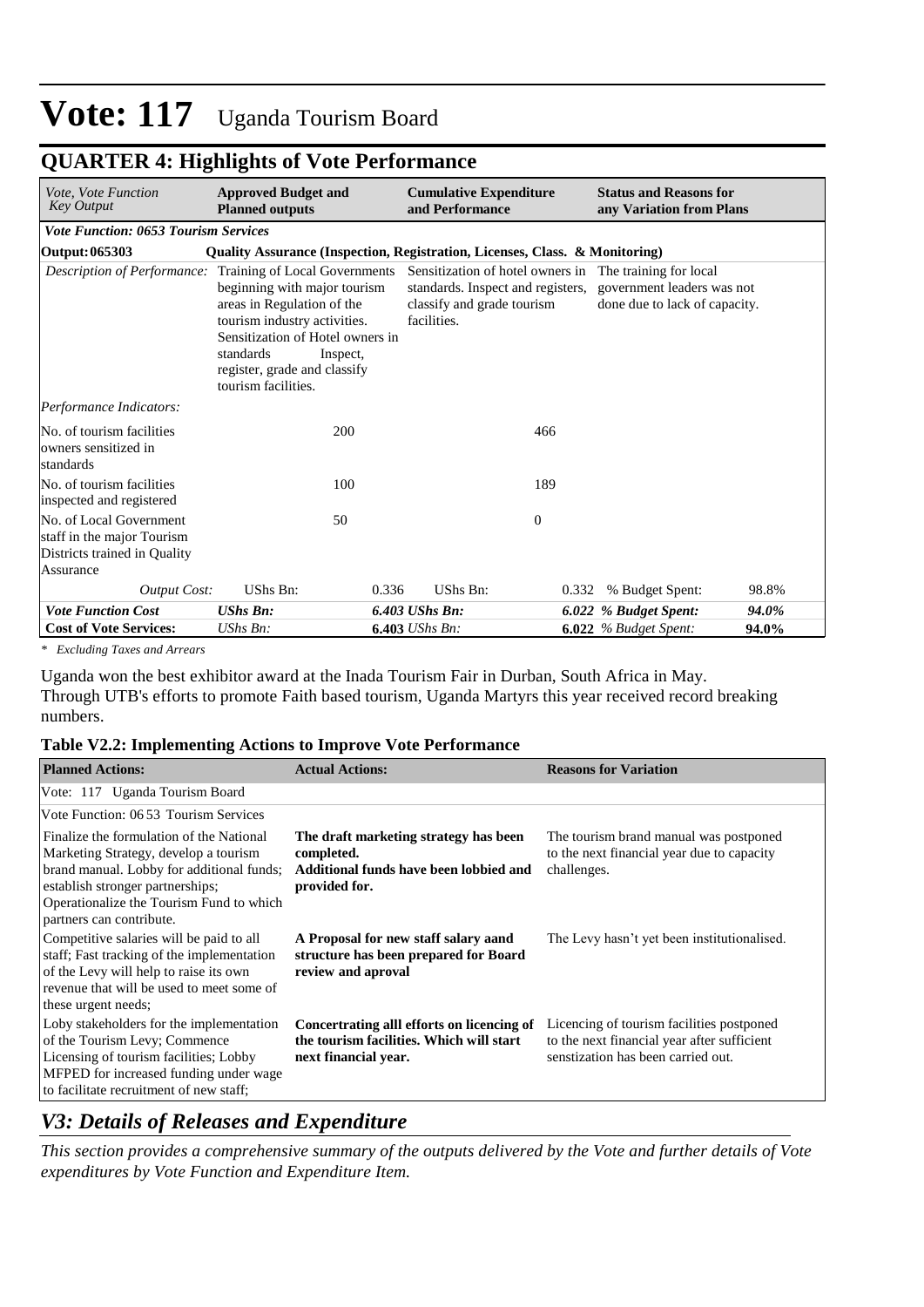## **QUARTER 4: Highlights of Vote Performance**

#### **Table V3.1: GoU Releases and Expenditure by Output\***

| <b>Billion Uganda Shillings</b>                                         | Approved      | <b>Released</b> | <b>Spent</b> | $%$ GoU       | $%$ GoU       | $%$ GoU      |  |
|-------------------------------------------------------------------------|---------------|-----------------|--------------|---------------|---------------|--------------|--|
|                                                                         | <b>Budget</b> |                 |              | <b>Budget</b> | <b>Budget</b> | Releases     |  |
|                                                                         |               |                 |              | Released      | <i>Spent</i>  | <i>Spent</i> |  |
| VF:0653 Tourism Services                                                | 6.40          | 6.40            | 6.02         | 100.0%        | 94.0%         | 94.0%        |  |
| Class: Outputs Provided                                                 | 5.85          | 5.85            | 5.47         | $100.0\%$     | 93.5%         | 93.5%        |  |
| 065301 Tourism Promotion and Marketing                                  | 2.38          | 2.29            | 2.18         | 96.4%         | 91.7%         | $95.2\%$     |  |
| 065302 Tourism Research and Development                                 | 0.29          | 0.39            | 0.32         | 135.0%        | 112.5%        | 83.3%        |  |
| Quality Control (Inspection, Registration, Licenses, Class. &<br>065303 | 0.34          | 0.34            | 0.33         | 102.4%        | 98.8%         | 96.5%        |  |
| Monitoring)                                                             |               |                 |              |               |               |              |  |
| 065305 UTB Support Services (Finance & Administration)                  | 2.85          | 2.83            | 2.63         | 99.3%         | 92.4%         | 93.1%        |  |
| Class: Capital Purchases                                                | 0.55          | 0.55            | 0.55         | $100.0\%$     | 100.0%        | $100.0\%$    |  |
| 065375 Purchase of Motor Vehicles and Other Transport Equipment         | 0.45          | 0.45            | 0.45         | $100.0\%$     | $100.0\%$     | $100.0\%$    |  |
| 065376 Purchase of Office and ICT Equipment, including Software         | 0.05          | 0.05            | 0.05         | $100.0\%$     | 100.0%        | 100.0%       |  |
| 065378 Purchase of Office and Residential Furniture and Fittings        | 0.05          | 0.05            | 0.05         | $100.0\%$     | $100.0\%$     | $100.0\%$    |  |
| <b>Total For Vote</b>                                                   | 6.40          | 6.40            | 6.02         | 100.0%        | 94.0%         | 94.0%        |  |

*\* Excluding Taxes and Arrears*

#### **Table V3.2: 2014/15 GoU Expenditure by Item**

|              | <b>Billion Uganda Shillings</b>                           | <b>Approved</b><br><b>Budget</b> | <b>Releases</b> | Expend-<br>iture | % Budged<br><b>Released</b> | % Budget<br><b>Spent</b> | %Releases<br>Spent |
|--------------|-----------------------------------------------------------|----------------------------------|-----------------|------------------|-----------------------------|--------------------------|--------------------|
|              | <b>Output Class: Outputs Provided</b>                     | 5.85                             | 5.85            | 5.47             | 100.0%                      | 93.5%                    | 93.5%              |
|              | 211102 Contract Staff Salaries (Incl. Casuals, Temporary) | 1.16                             | 1.16            | 0.97             | 100.0%                      | 83.3%                    | 83.3%              |
|              | 211103 Allowances                                         | 0.10                             | 0.10            | 0.10             | 100.0%                      | 99.8%                    | 99.8%              |
|              | 212101 Social Security Contributions                      | 0.12                             | 0.12            | 0.12             | 100.0%                      | 100.0%                   | 100.0%             |
|              | 213001 Medical expenses (To employees)                    | 0.05                             | 0.05            | 0.05             | 100.0%                      | 100.0%                   | 100.0%             |
|              | 213004 Gratuity Expenses                                  | 0.29                             | 0.29            | 0.29             | 100.0%                      | 100.0%                   | 100.0%             |
|              | 221001 Advertising and Public Relations                   | 1.29                             | 1.29            | 1.20             | 100.0%                      | 93.0%                    | 93.0%              |
|              | 221002 Workshops and Seminars                             | 0.10                             | 0.10            | 0.09             | 100.0%                      | 91.2%                    | 91.2%              |
|              | 221003 Staff Training                                     | 0.13                             | 0.13            | 0.12             | 100.0%                      | 90.3%                    | 90.3%              |
|              | 221004 Recruitment Expenses                               | 0.03                             | 0.03            | 0.03             | 100.0%                      | 100.0%                   | 100.0%             |
|              | 221005 Hire of Venue (chairs, projector, etc)             | 0.65                             | 0.65            | 0.61             | 100.0%                      | 94.0%                    | 94.0%              |
|              | 221006 Commissions and related charges                    | 0.22                             | 0.22            | 0.22             | 100.0%                      | 99.8%                    | 99.8%              |
|              | 221007 Books, Periodicals & Newspapers                    | 0.01                             | 0.01            | 0.01             | 100.0%                      | 100.0%                   | 100.0%             |
|              | 221008 Computer supplies and Information Technology (IT   | 0.02                             | 0.02            | 0.02             | 100.0%                      | 100.0%                   | 100.0%             |
|              | 221009 Welfare and Entertainment                          | 0.11                             | 0.11            | 0.11             | 100.0%                      | 95.7%                    | 95.7%              |
|              | 221011 Printing, Stationery, Photocopying and Binding     | 0.12                             | 0.12            | 0.12             | 100.0%                      | 97.5%                    | 97.5%              |
|              | 221012 Small Office Equipment                             | 0.01                             | 0.01            | 0.01             | 100.0%                      | 100.0%                   | 100.0%             |
|              | 221016 IFMS Recurrent costs                               | 0.03                             | 0.03            | 0.03             | 100.0%                      | 100.0%                   | 100.0%             |
|              | 222001 Telecommunications                                 | 0.08                             | 0.08            | 0.08             | 100.0%                      | 100.0%                   | 100.0%             |
|              | 222002 Postage and Courier                                | 0.00                             | 0.00            | 0.00             | 100.0%                      | 81.4%                    | 81.4%              |
|              | 222003 Information and communications technology (ICT)    | 0.10                             | 0.10            | 0.10             | 100.0%                      | 99.5%                    | 99.5%              |
|              | 223003 Rent – (Produced Assets) to private entities       | 0.27                             | 0.27            | 0.27             | 100.0%                      | 100.0%                   | 100.0%             |
|              | 223004 Guard and Security services                        | 0.01                             | 0.01            | 0.01             | 100.0%                      | 100.0%                   | 100.0%             |
|              | 223005 Electricity                                        | 0.03                             | 0.03            | 0.03             | 100.0%                      | 99.6%                    | 99.6%              |
| 223006 Water |                                                           | 0.01                             | 0.01            | 0.01             | 100.0%                      | 100.0%                   | 100.0%             |
|              | 224004 Cleaning and Sanitation                            | 0.04                             | 0.04            | 0.04             | 100.0%                      | 100.0%                   | 100.0%             |
|              | 224005 Uniforms, Beddings and Protective Gear             | 0.03                             | 0.03            | 0.03             | 100.0%                      | 97.1%                    | 97.1%              |
|              | 225001 Consultancy Services- Short term                   | 0.08                             | 0.08            | 0.07             | 100.0%                      | 97.6%                    | 97.6%              |
|              | 226001 Insurances                                         | 0.03                             | 0.03            | 0.03             | 100.0%                      | 100.0%                   | 100.0%             |
|              | 227001 Travel inland                                      | 0.21                             | 0.21            | 0.19             | 100.0%                      | 92.5%                    | 92.5%              |
|              | 227002 Travel abroad                                      | 0.29                             | 0.29            | 0.28             | 100.0%                      | 96.7%                    | 96.7%              |
|              | 227003 Carriage, Haulage, Freight and transport hire      | 0.01                             | 0.01            | 0.01             | 100.0%                      | 100.0%                   | 100.0%             |
|              | 227004 Fuel, Lubricants and Oils                          | 0.16                             | 0.16            | 0.16             | 100.0%                      | 100.0%                   | 100.0%             |
|              | 228001 Maintenance - Civil                                | 0.01                             | 0.01            | 0.01             | 100.0%                      | 100.0%                   | 100.0%             |
|              | 228002 Maintenance - Vehicles                             | 0.05                             | 0.05            | 0.05             | 100.0%                      | 100.0%                   | 100.0%             |
|              | 228003 Maintenance – Machinery, Equipment & Furniture     | 0.02                             | 0.02            | 0.02             | 100.0%                      | 100.0%                   | 100.0%             |